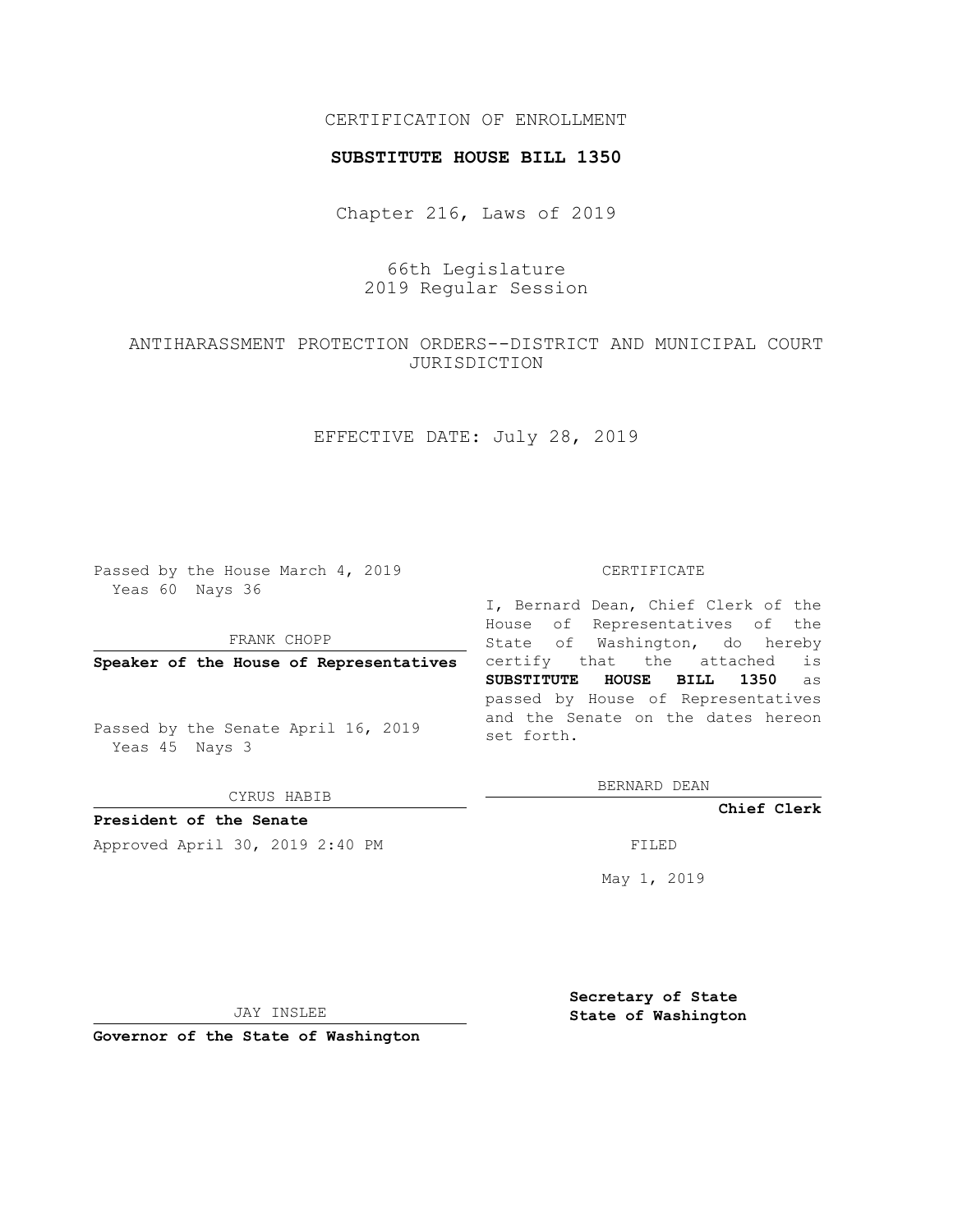### **SUBSTITUTE HOUSE BILL 1350**

Passed Legislature - 2019 Regular Session

**State of Washington 66th Legislature 2019 Regular Session**

**By** House Civil Rights & Judiciary (originally sponsored by Representatives Kilduff, Irwin, Jinkins, Fey, Leavitt, and Ortiz-Self)

READ FIRST TIME 02/14/19.

1 AN ACT Relating to jurisdiction of temporary protection orders; 2 and amending RCW 10.14.150.

3 BE IT ENACTED BY THE LEGISLATURE OF THE STATE OF WASHINGTON:

4 **Sec. 1.** RCW 10.14.150 and 2011 c 307 s 1 are each amended to 5 read as follows:

 (1) The district courts shall have original jurisdiction and cognizance of any civil actions and proceedings brought under this chapter, except the district court shall transfer such actions and proceedings to the superior court when it is shown that (a) the respondent to the petition is under eighteen years of age; (b) the action involves title or possession of real property; (c) a superior court has exercised or is exercising jurisdiction over a proceeding involving the parties; or (d) the action would have the effect of 14 interfering with a respondent's care, control, or custody of the 15 respondent's minor child.

 (2) Municipal courts may exercise jurisdiction and cognizance of any civil actions and proceedings brought under this chapter by adoption of local court rule, except the municipal court shall transfer such actions and proceedings to the superior court when it is shown that (a) the respondent to the petition is under eighteen years of age; (b) the action involves title or possession of real